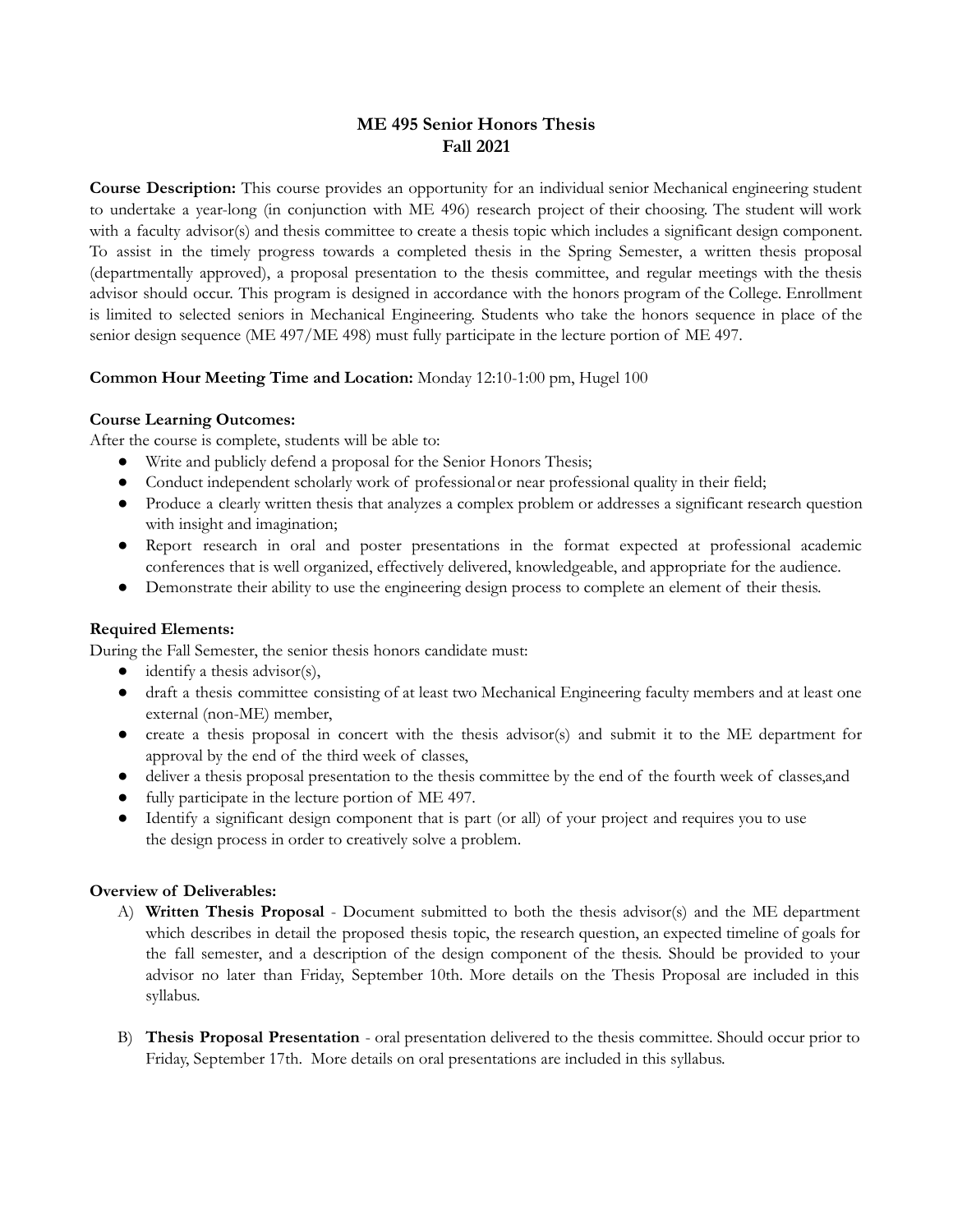C) **Design Component –** To quote from the ABET definition of design: "Engineering design is the process of devising a system, component, or process to meet desired needs. It is a decision-making process (often iterative), in which the basic science and mathematics and engineering sciences are applied to convert resources optimally to meet a stated objective. Among the fundamental elements of the design process are the establishment of objectives and criteria, synthesis, analysis, construction, testing and evaluation. Therefore, the design component should include the development of student creativity, an application that is an "open-ended problem", development and use of modern design theory and methodology, formulation of design problem statements and specification, consideration of alternative solutions, feasibility considerations, and a detailed system description. Further it is essential to include a variety of realistic constraints, such as economic factors, safety, reliability, aesthetics, ethics and social impact." 1

The description of the design component **in both the proposal and the thesis** must include justification that the design component meets this definition. Additionally, the description of the design component (in the thesis proposal) should identify relevant published codes and standards that may apply. If none are found, this result should be stated. When you report your completed design component in your thesis, you should describe how published codes and standards influenced your design.

# *C)* **Midyear Presentation**

- D) You will give **five-minute update presentations** to your peers and all senior design instructors during the Monday common hour. There are six presentation dates during the academic year and each of you will present on three of those dates. The Fall semesterpresentation dates are:
	- 10/4/2021
	- $\bullet$  11/1/20210
	- $\bullet$  12/6/2021

The dates for your individual presentations on one or more of the above presentation dates will be assigned one week in advance. These presentations *must* be at least four minutes long and no longer than five minutes. All slides/videos for each presentation will be uploaded to a common Google Slides document. The link to this document will be sent to all students the Friday before each scheduled presentation with placeholder slides for each project in the assigned presentation order. Five minutes will be allotted to each speaker. Only speakers who have provided slides in advance will be allowed to present during their assigned time.

# **E) Safety Plan and Review (due before "hands-on" work commences)**

Describes a safety plan and risk assessment specific to your design component. This includes risks associated with fabrication of prototypes, conduction of experiments, and risks to any human participants in your project (e.g. any interactions with people outside of your team, including surveys or focus groups, will require IRB approval). This document must be completed and approved by your faculty advisor before any work is begun that would put people or property at risk. The safety plan must document the processes, constraints, and equipment that will be used to ensure the safety of all participants and the preservation of property.

**F) Written Thesis –** Your thesis is *not* due in the fall semester, but that certainly does not mean you cannot start writing! Some guidance on how to write a thesis is included in this syllabus.

<sup>&</sup>lt;sup>1</sup> Accreditation Board for Engineering and Technology, Inc. Annual Report, New York, 1988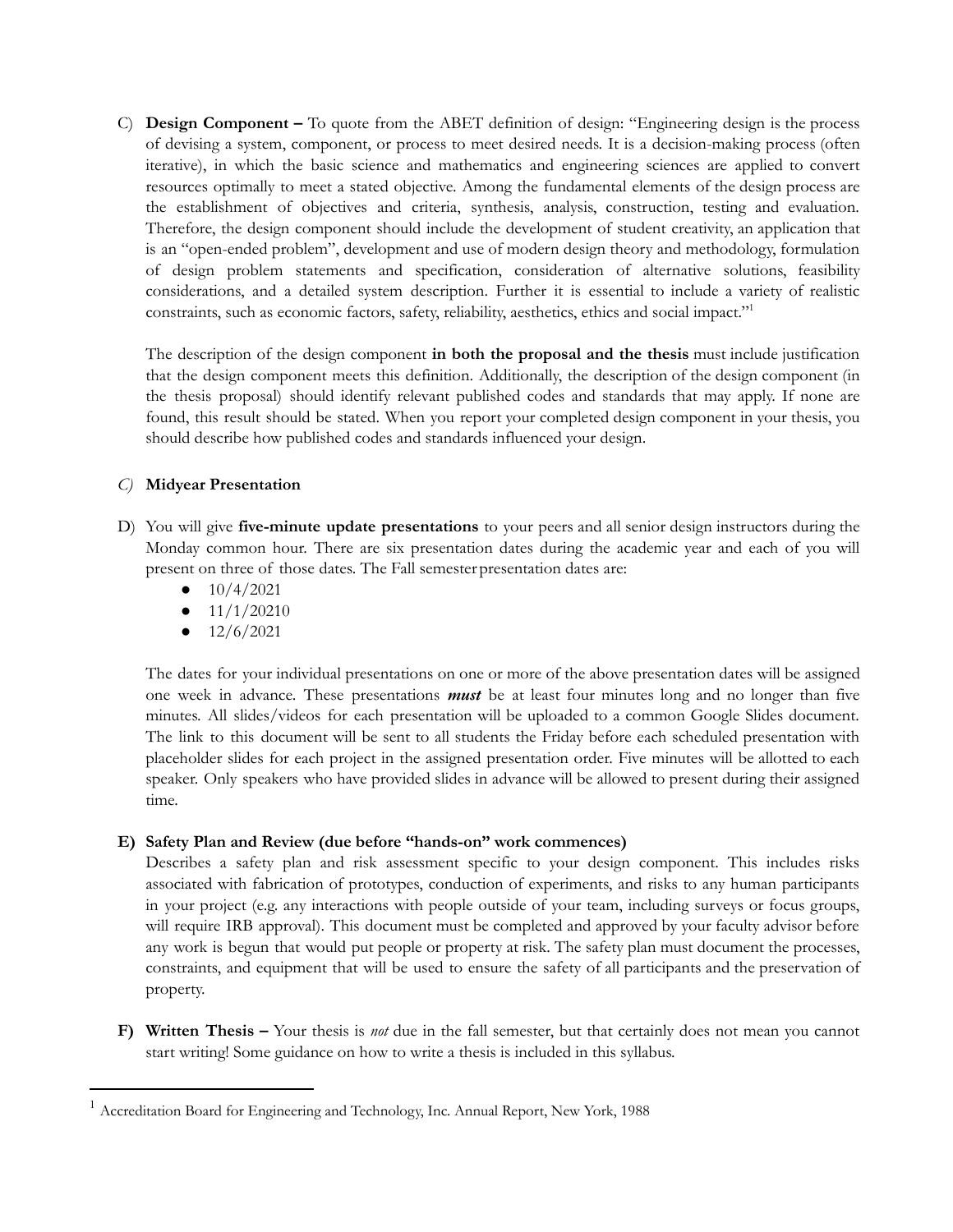# **Grading:**

At the discretion of the thesis advisor.

# **Honors:**

Honors will be awarded on the basis of the written thesis, oral presentations, and the student's grade point average. The student must earn an A for thesis work in ME495 and 496 to earn honors.

If any of these conditions are not met to the full satisfaction of the thesis advisor and the ME department faculty, the project may be converted to an Independent Study, and the student will no longer be eligible to graduate with honors.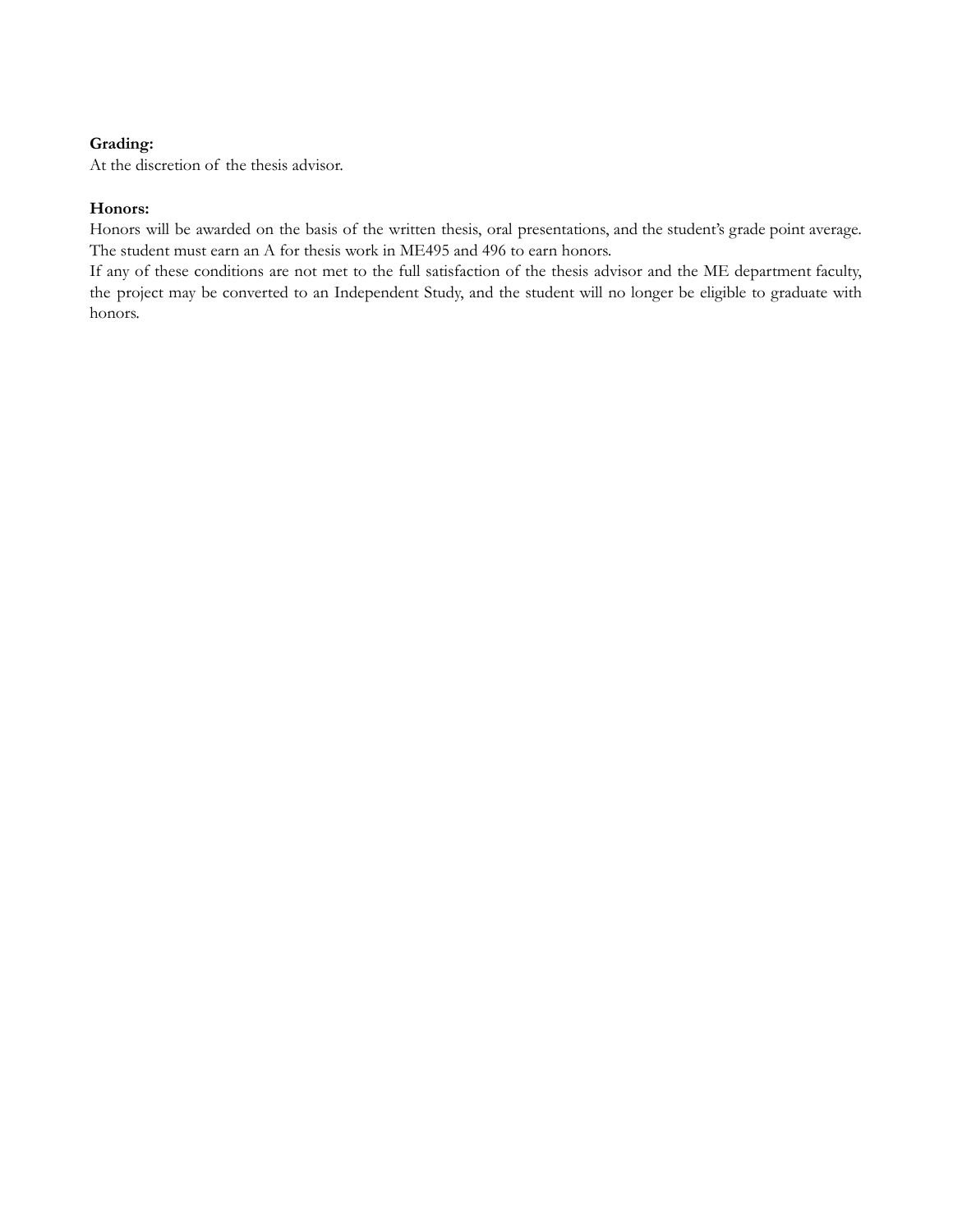#### **Attendance Policy:**

Your success in this course hinges upon your ability to collaborate. Therefore, it is required that you attend all scheduled classes. If you must miss a Common Hour Meeting, *coordinate with any of the ME 497 instructors* ahead of time. In the event of an illness, please provide documentationfor an excused absence as per Lafayette policy.

#### **Academic Honesty:**

You must abide by Lafayette's academic honesty policy. All individual work must be your own. When others work is utilized, it must be clearly cited and noted.

Members of the Lafayette community are expected to bear individual responsibility for their work, to learn and follow the rules and definitions that underlie the practice of academic integrity, and to uphold its ideals. Our community does not tolerate acts of academic dishonesty and will report incidents of alleged academic dishonesty for investigation; examples of unacceptable academic conduct that violate our shared standards include (a) using ideas, text, images, calculations or software received from others, including classmates or other resources, without proper acknowledgment; (b) soliciting unauthorized assistance or copying answers from other students; or (c) obtaining, using, or copying the textbook author's or an instructor's solutions without authorization (d) misrepresenting your contribution to a team accomplishment. Because faculty will define the parameters for any acceptable academic collaboration in their syllabi, ignorance of the standards is not an acceptable excuse for violating them.

#### **Federal Credit Hour Statement:**

The student work in this course is in full compliance with the federal definition of a four-credit hour course. Please see the Registrar's Office web site [\(http://registrar.lafayette.edu/.../cep-course-proposal/](http://registrar.lafayette.edu/additional-resources/cep-course-proposal/)) for the full policy and practice statement.

#### **Diversity and Inclusiveness Statement:**

Lafayette College is committed to creating a diverse community: one that is inclusive and responsive, and is supportive of each and all of its faculty, students, and staff. The College seeks to promote diversity in its many manifestations. These include but are not limited to race, ethnicity, socioeconomic status, gender identity and expression, sexual orientation, religion, disability, and place of origin.

The College recognizes that we live in an increasingly interconnected, globalized world, and that students benefit from learning in educational and social contexts, in which there are participants from all manner of backgrounds. The goal is to encourage students to consider diverse experiences and perspectives throughout their lives. All members of the College community share a responsibility for creating, maintaining, and developing a learning environment in which difference is valued, equity is sought, and inclusiveness is practiced.

#### **Religious Observances:**

If you plan to be absent from class due to the observance of a religious holiday, please let your instructor know at least one class meeting in advance.

#### **Learning Needs and Accessibility:**

Lafayette is committed to providing support and reasonable accommodations for students with disabilities who self-identify with Accessibility Services. Students requesting accommodations to alleviate the impact of their disability should register their needs as soon as possible with the Accessibility Services Office, which is housed in the Academic Resource Hub [\(resourcehub@lafayette.edu](mailto:resourcehub@lafayette.edu)). Once registered, students should request their accommodation letters to provide notification of their needs to their professors, on a semester by semester basis. If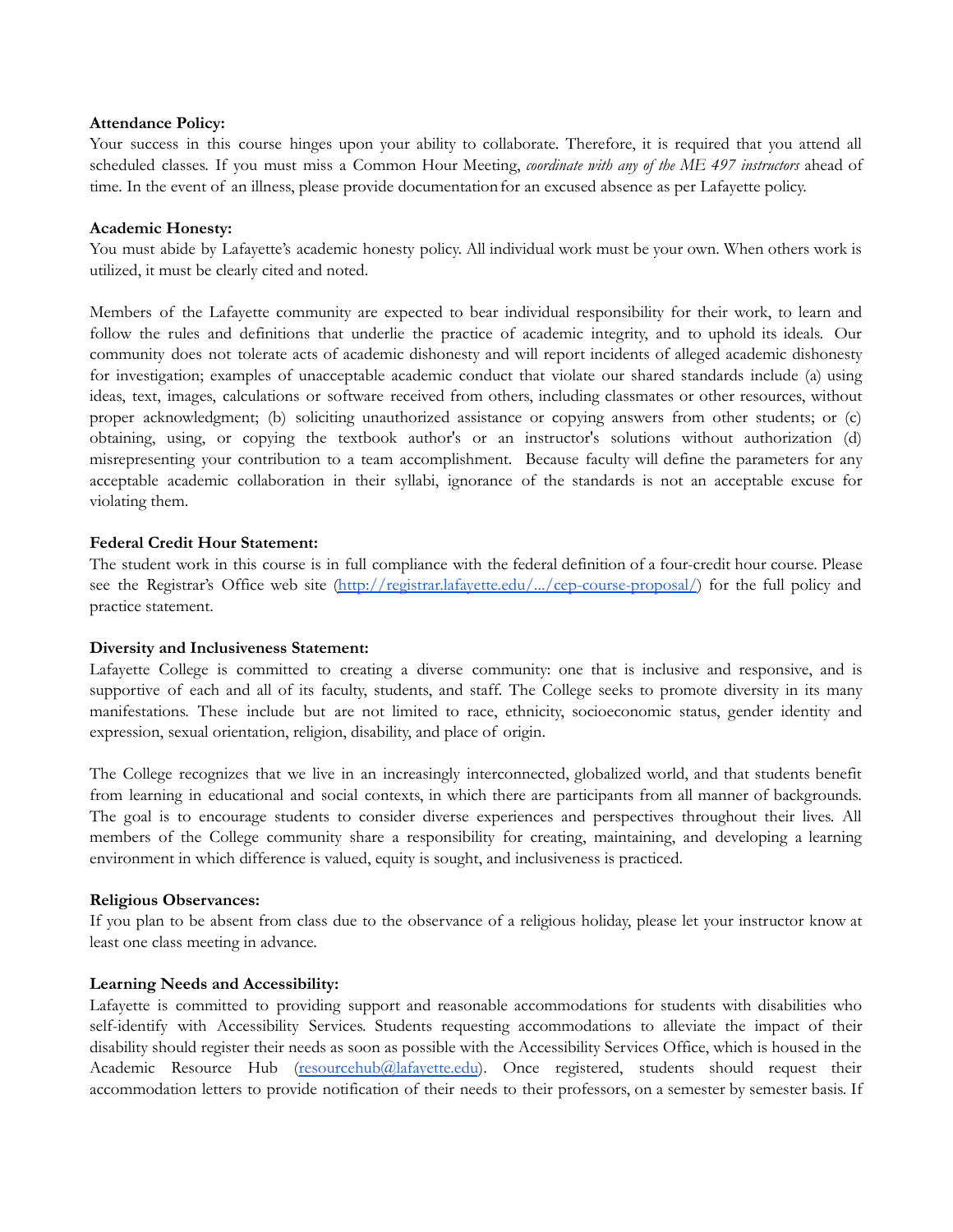you have questions or concerns pertaining specifically to your accommodations within this course, please contact the instructor to discuss them.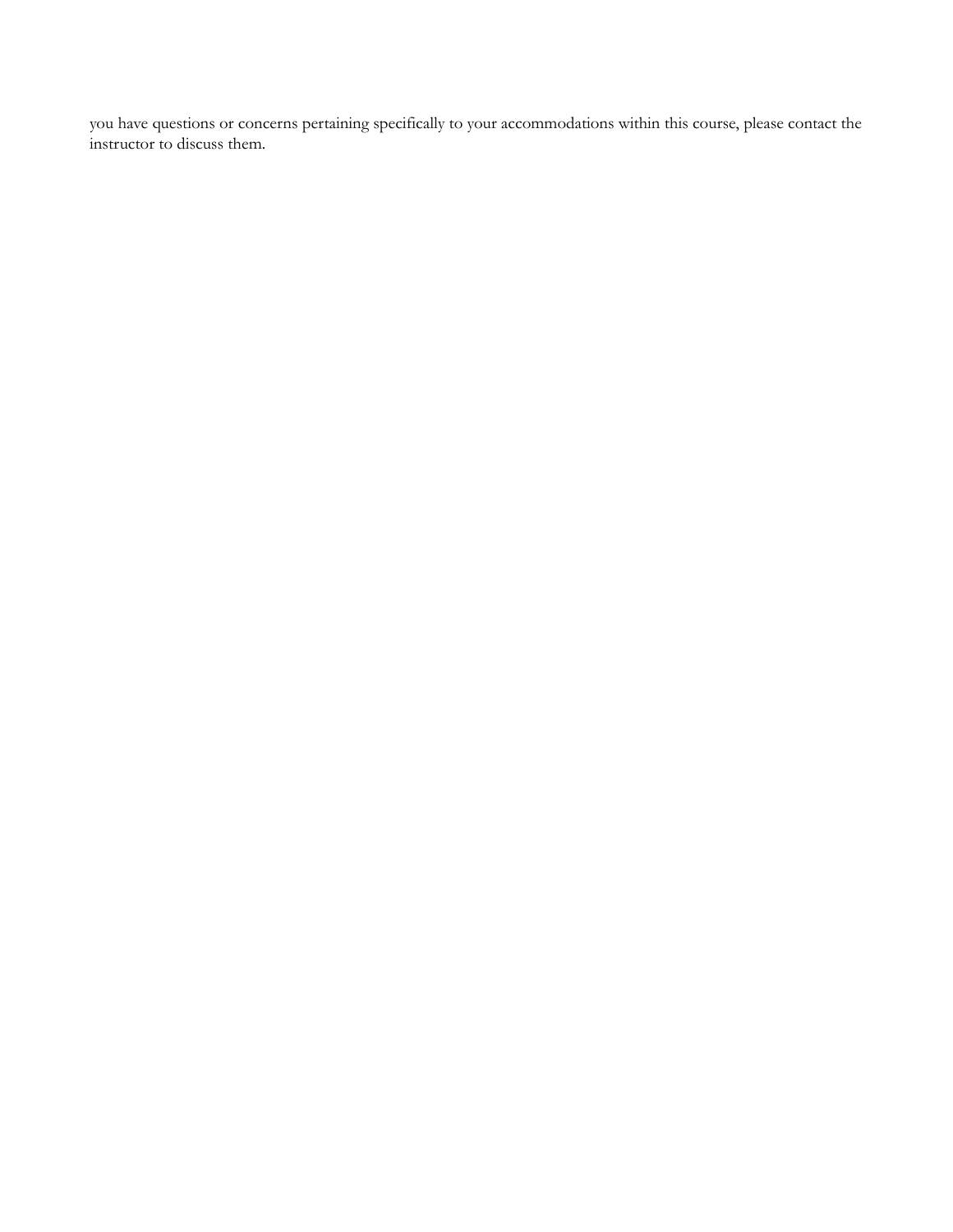**Privacy:** Moodle contains student information that is protected by the Family Educational Right to Privacy Act (FERPA). Disclosure to unauthorized parties violates federal privacy laws. Courses using Moodle will make student information visible to other students in this class. Please remember that this information is protected by these federal privacy laws and must not be shared with anyone outside the class. Questions can be referred to the Registrar's Office.

**Proper Usage of Course Materials and Classroom Recordings:** At Lafayette College, all course materials are proprietary and for class purposes only. This includes posted recordings of lectures, worksheets, discussion prompts, and other course items. Reposting such materials or distributing them through any means is prohibited. Such materials should not be reposted or distributed through any means. You must request my permission prior to creating your own recordings of class materials, and any recordings are not to be shared or posted online even when permission is granted to record. If you have any questions about proper usage of course materials please ask me. Please also be in contact with me if you have any concerns with being recorded during the course.

Online discussions in Moodle occurring during synchronous class sessions should also remain private and not be shared outside of the course. Courses using Moodle will make student information visible to other students in this class. Student information in courses is protected by the Family Educational Right to Privacy Act (FERPA). Disclosure of student information to unauthorized parties violates federal privacy laws and it must not be shared with anyone outside the class. Questions can be referred to the Registrar's Office.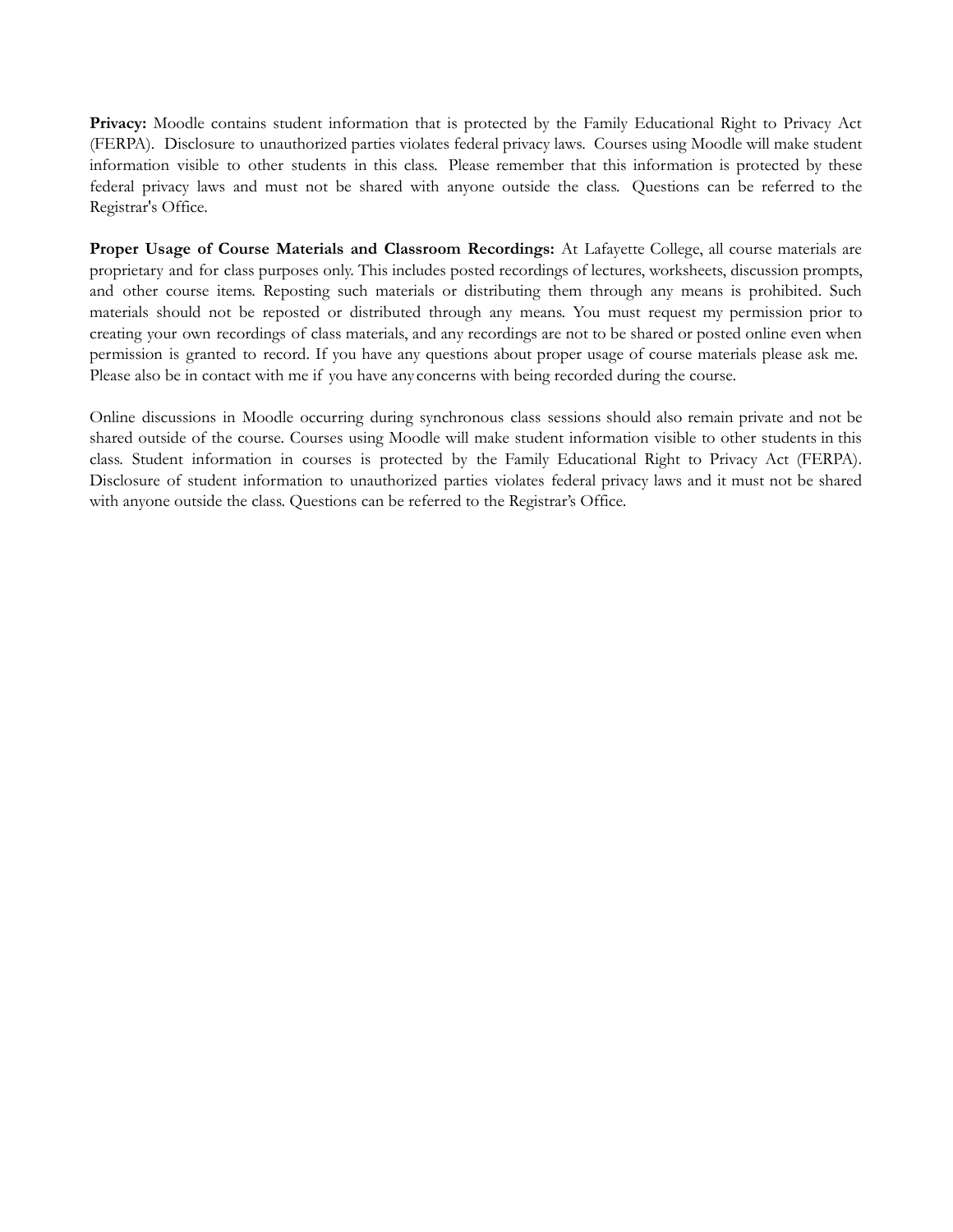### **Thesis Proposal Requirements:**

The **Honors Thesis Proposal** includes (1) a brief **written proposal** (2-4 pages) describing the problem to be considered and the methods to be used, and the design component, to be submitted by the end of the second week of the fall semester, as well as (2) an **oral proposal presentation** given by the end of the third week. During the first two weeks of the semester, a **reading committee** should be formed, consisting of the advisor and one additional ME faculty member, and one faculty member from outside the ME department, chosen by the student and advisor.

The written proposal and the oral proposal presentation will be reviewed by members of the reading committee and the ME department faculty, who will ask questions, and who may request clarification or alteration before approving it. The thesis student and faculty advisor should schedule the presentation, allotting 15 minutes for the student to present their proposed thesis project and at least 15 minutes for questions and discussion. At this time, a written timeline and budget proposal should be submitted to the ME Department Head.

**NOTE:** If the student would like to substitute ME 495/6 for ME 497/8, the proposal must contain a description and justification of the planned**design component** of the project.

# **Oral Presentations Requirements:**

*Proposal:* The student will present a proposal of the thesis project, including the scope of the work, major goals, design component, and the approximate budget and timeframe, to the student's thesis committee members and ME department faculty.

*(Optional) Design Reviews:* When deemed appropriate by the faculty advisor, students completing thesis projects will present informal "status reports" on their work to their advisor and committee members. These Reviews are discussions between the student and committee members about the progress in the project, challenges faced, and future steps.

*Fall:* An oral presentation must be given by the student before the end of the fall semester. Typically, all ME seniors will give presentations on their design projects or independent work.

*Spring:* An oral presentation must be given by the honors candidate at or prior to the submission of the written thesis. The oral presentation must be announced so that interested students and faculty can attend. Typically, a Research Symposium will be organized in late April or early May to provide the opportunity for seniors to present their research.

At least two faculty members besides the advisor must attend the presentations. The faculty advisor and committee for the thesis will evaluate the final (spring) oral presentation and provide comments on the written thesis.

#### **Thesis Definition and Guidance:**

A thesis is an experimental, computational, and/or theoretical study of an important problem. In order for the thesis to substitute for Mechanical Engineering 497/8, it must contain a significant **design** component, which must be documented explicitly in the final thesis report as noted below, with justification of how this design component meets the ABET definition of design. Generally, topics are selected by the students from suggestions by the faculty.

The essence of any scholarly work is to establishthe following:

- Definition of the problem; review of the literature
- Your particular contribution to this area
- Potentially rewarding areas of further research thatothers may use to guide their own work

The following questions may prove useful in organizing both your project effort and your writing:

*What are you looking at?*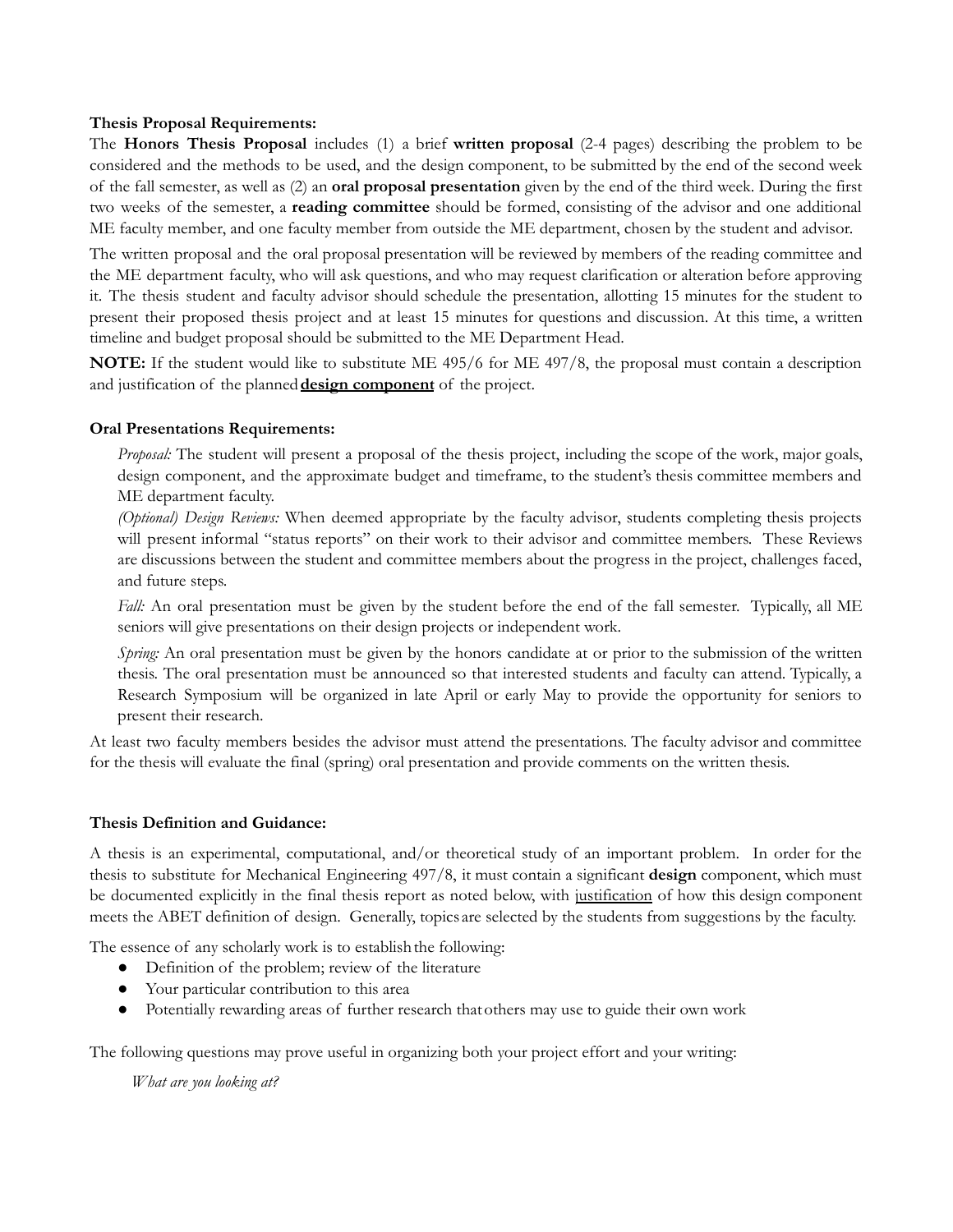You must begin by defining your problem. In the introduction of the thesis, you want to do this in a general way that gives the reader a sense of the project'sscope and a basic understanding of your area.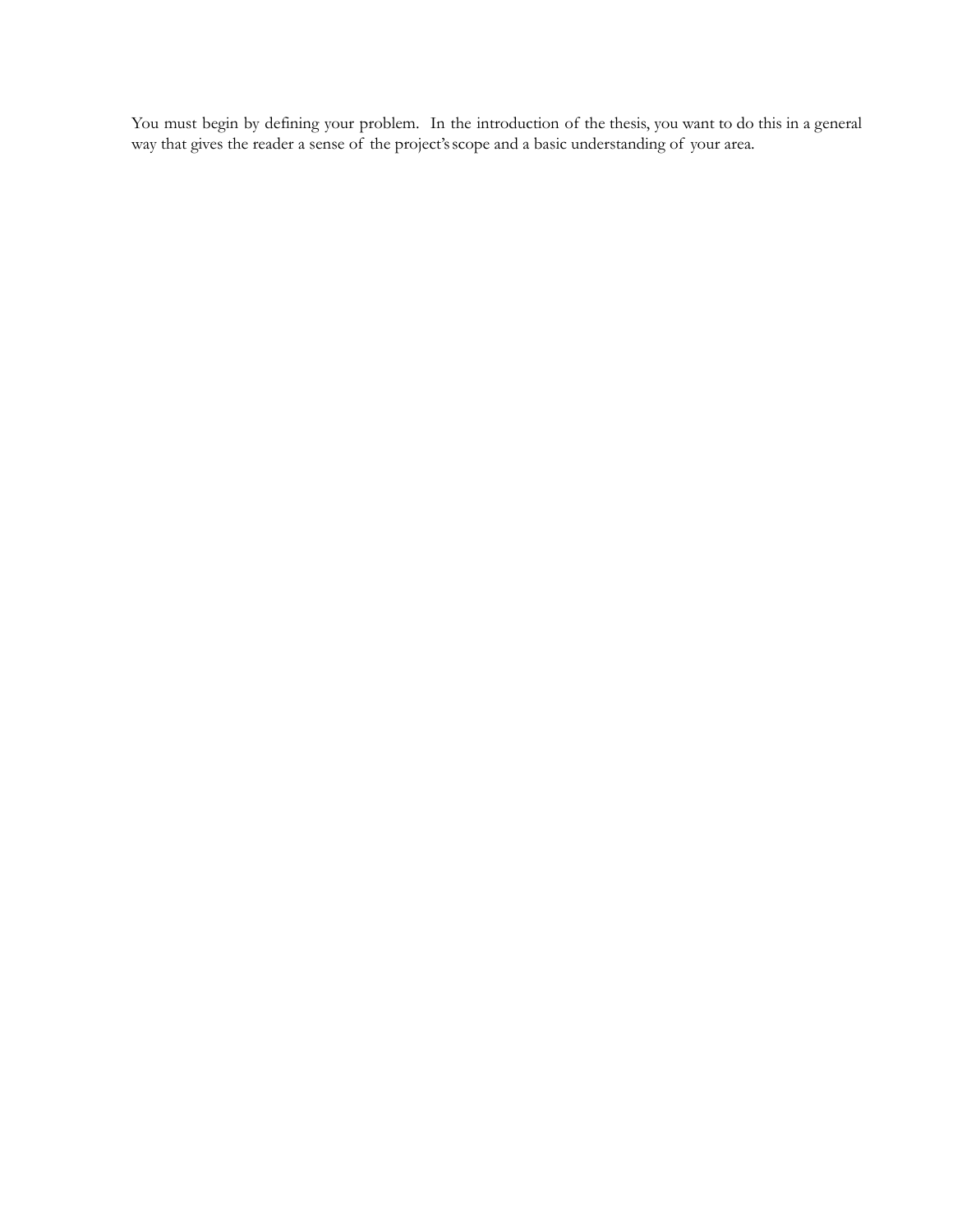### *Why are you looking at it?*

Motivate your work. Establish who will benefit from your work and why.

# *Who else has looked at it?*

Once your readers have a rough idea of what your problem is, you must clearly establish what the state of the art is in this area. This is particularly critical if you plan to claim that you have a better way of approaching or solving a problem than has previously appeared in the literature. If you are examining a problem that has been studied by others, but using a different technique that is of particular interest to you, say so and describe why you have chosen this approach.

# *How are you looking at it?*

At this point, you should review your problem again but at a much higher level of detail, introducing any mathematical notation required and describing any subtle nuances of your problem that may in fact be the central component of your research but were too detailed to put in the introduction. It may be appropriate to describe one or more hypotheses which you feel your research will prove (or disprove). Not all work lends itself to initial statements of hypothesis; an implicit hypothesis that your method is better than others may be left implicit.

You should describe in detail your experimental design (or computational method): how you structured your data collection, problems you encountered, and how you conducted your experiments. Often, the design of the experimental facility itself may be a large component of your thesis work. This description should be sufficiently detailed to allow another researcher to duplicate your efforts. A key part of this description is a clear list of major assumptions you are making, and why you are making them. It will likely be useful to indicate which assumptions are perfectly reasonable and which are likely to affect your results but are required for time or budget reasons.

#### *What are the limitations of your work?*

One of the most difficult aspects of research is understanding exactly what you did *and what you did not do*. If you were limited by your data, explain how you think this might affect the generality of your conclusions. Discuss openly any shortcuts taken due to time, budget, or data availability constraints. Do not try to overstretch your work's relevance ("although measurements were taken only for Reynolds numbers << 1, the results may be applied to improve the design of supersonic aircraft") **or** believe you are getting off the hook by over-qualifying your work ("because of myriad restrictions, no valid conclusions can be drawn until more extensive experiments are carried out using incredibly expensive equipment.") Your job is to use what is available to you to make a meaningful contribution to your field of study; clearly drawing the line between what you did and did not do is central to the scientific method, since it helps define the state of the art.

# *What are your conclusions?*

In view of the limitations considered above, what conclusions can you draw from your research? Because your conclusions are often inextricably entwined with the limitations of your research, both these questions are often answered simultaneously. In your thesis, your section on conclusions will typically be very brief, and should specifically and clearly describe your contributions to the field. Again, do not underrate your work, but do not claim to have solved problems that are not firmly substantiated in the body of the thesis.

# *What next?*

Now that you are an expert in your particular area, you should have both a narrow understanding of a well-defined problem *and* a broader understanding of the field as a whole. It is now your responsibility to guide others in the field in directions that you feel will provide the greatest good. Such recommendations are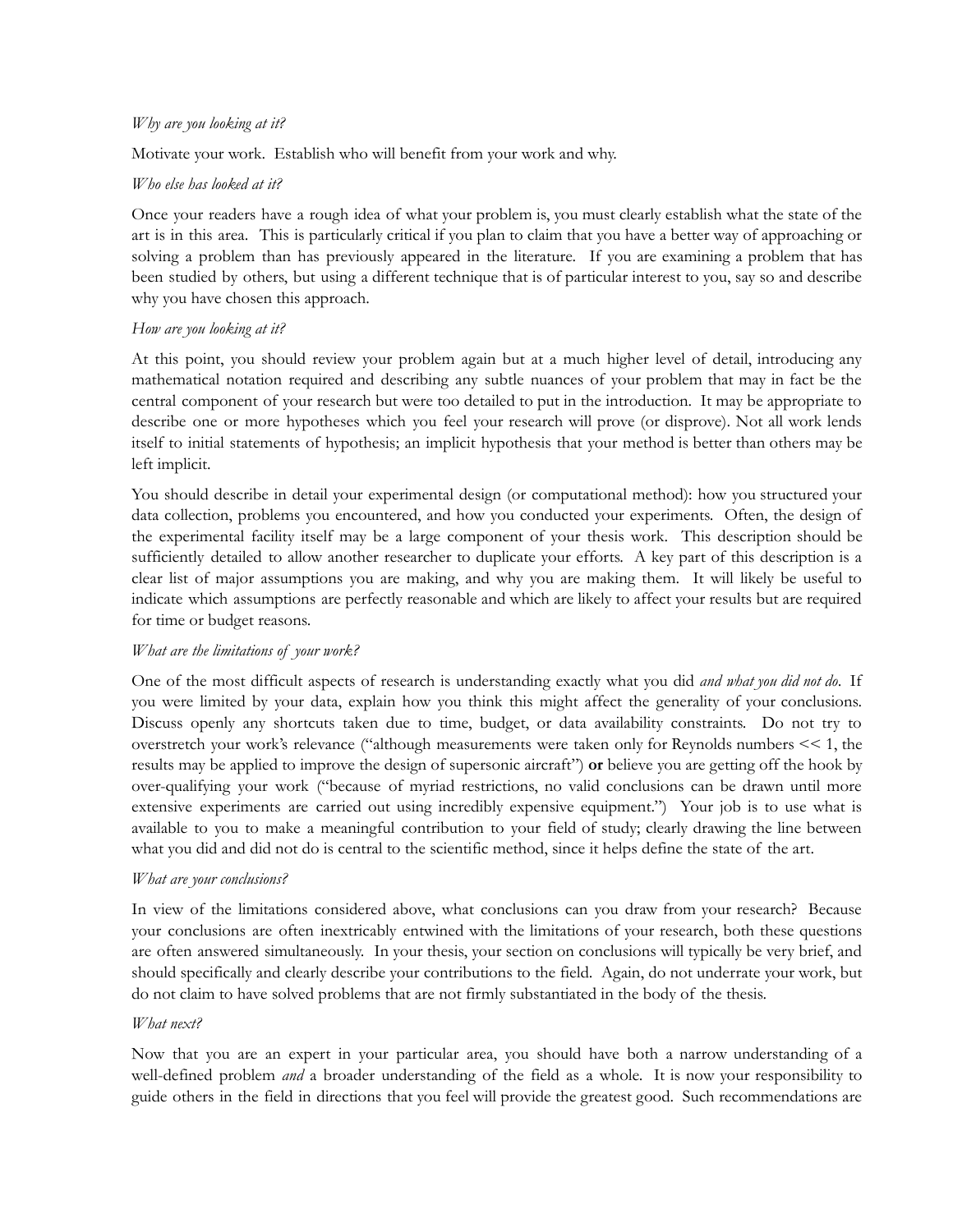usually based on an evaluation of the major weaknesses in your own work, in which case you might recommend how others (possibly with more time and money than you enjoyed) could overcome these weaknesses.